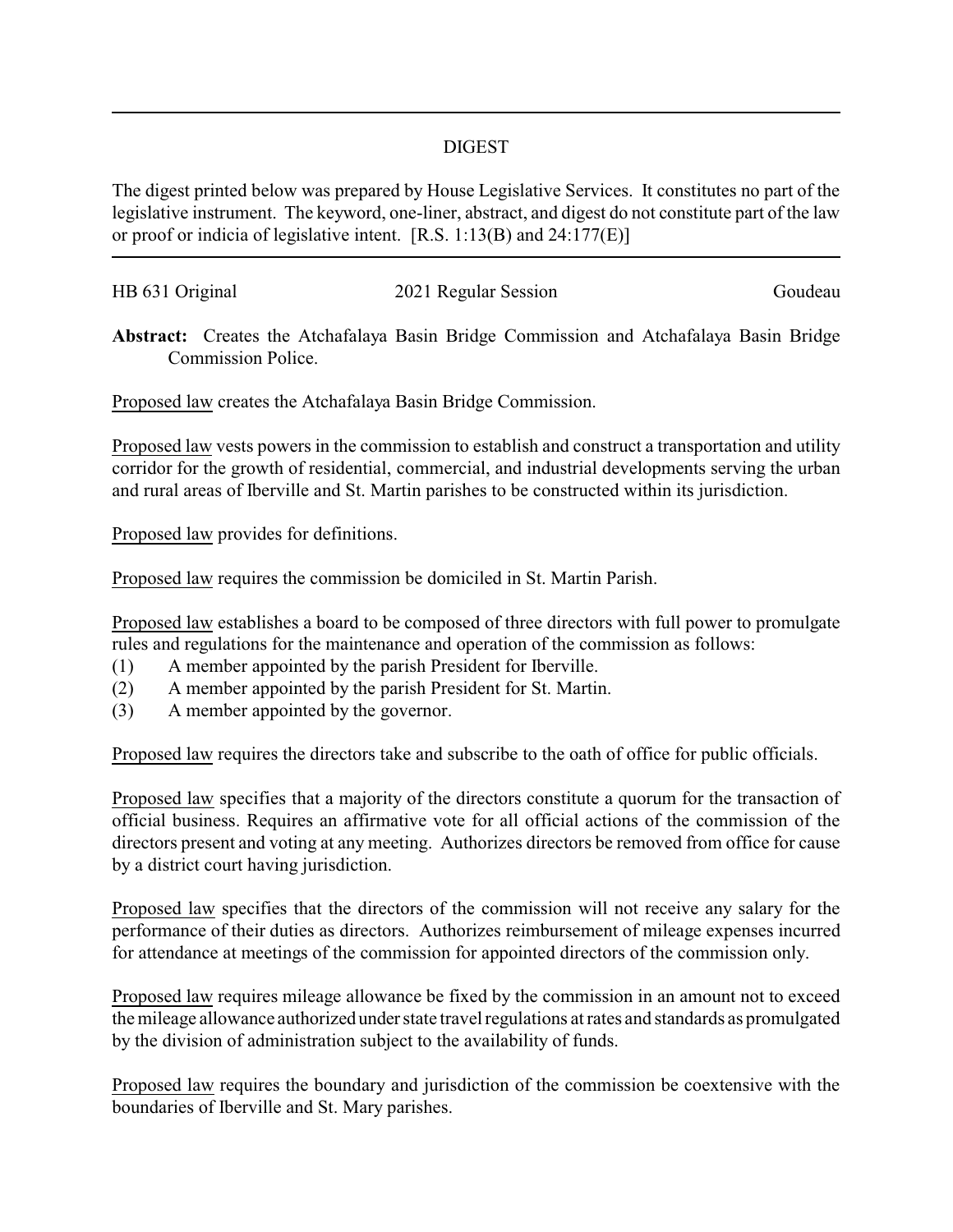Proposed law requires the commission meet at least quarterly and authorizes the commission meet more frequently upon call of the chairman. Requires all directors be subject to existing ethics law.

Proposed law authorizes the commission to perform, procure from the Dept.of Transportation and Development (DOTD), with the consent of its secretary, or procure from outside service providers any service or portion of services necessary to fulfill the duties and obligations of the commission.

Proposed law requires the commission be subject to and comply with the Public Records Law and the Open Meetings Law. Requires all proceedings and documents of the commission be public records. Authorizes all reports, maps, or other technical documents produced in whole or in part by a commission be utilized by the department or any other public agency in anymanner necessary and advisable in the conduct of its duties.

Proposed law authorizes the commission to construct projects under the terms and conditions set forth in proposed law. Requires the commission conduct an economic feasibility study prior to initiation of any project to substantiate project need and feasibility.

Proposed law requires the St. Martin Parish Planning and Zoning Department and all of its subcommittees serve in an advisory capacity to the commission relative to any project or projects contemplated by or to be undertaken by the commission.

Proposed law provides for additional rights and powers within the commission's jurisdictions as follows:

- (1) To adopt rules and regulations.
- (2) To adopt, use, and alter at will an official seal.
- (3) To plan, construct, reconstruct, maintain, improve, operate, own, or lease projects within its jurisdiction in the manner determined by the commission and to pay any project costs.
- (4) To sue and be sued in its own name.
- (5) To impose, revise, fees, and charges in connection with its projects sufficient to pay all project costs, maintenance, operation, debt service and reserve or replacement costs, and other necessary or usual charges.
- (6) To regulate speed limits on the bridge consistent with state speed limits.
- (7) To contract with any person, partnership, association, or corporation desiring the use of any part of a project, including the right-of-way adjoining the paved portion, for placing any of the following: telephone, fiber optic, telegraph, electric light, or power lines, gas stations, garages, and restaurants, or for any other purpose, and to fix the terms, conditions, rents, and rates of charges limited to the commission's direct and actual cost of administering the permitting process.
- (8) To acquire, hold, and dispose of real and personal property.
- (9) To acquire public or private lands in the name of the commission by purchase, donation, exchange, foreclosure, lease, or otherwise, including rights or easements.
- (10) To hold, sell, assign, lease, or otherwise dispose of any real or personal property; to release or relinquish any right, title, claim, lien, interest, easement, or demand however acquired, including any equity or right of redemption in property foreclosed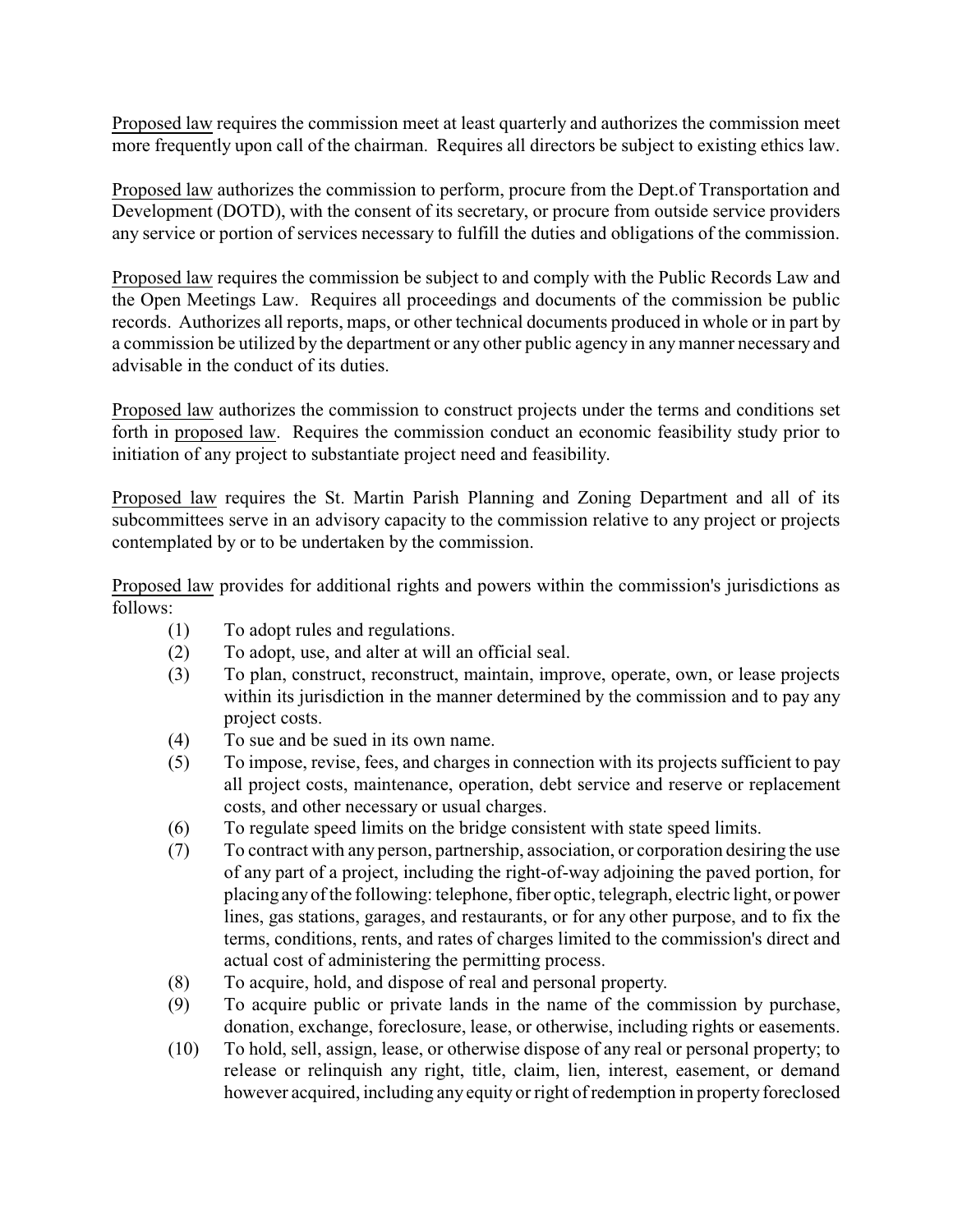by it; to take assignments of leases and rentals; to proceed with foreclosure actions; or to take any other actions necessaryor incidental to the performance of its corporate purposes.

- (11) To establish control of access, designate the location, and establish, limit, and control limit, and control points of ingress and egress for each project as may be necessary or desirable in the judgment of the commission to ensure its proper operation and maintenance, and to prohibit entrance to such project from any point or points not so designated, subject to the prior written concurrence of the department when the state highway system is affected.
- (12) To relocate parish, municipal, or other public roads affected or severed by commission projects with equal or better facilities at the expense of the commission.
- (13) To enter, or authorize its agents to enter, upon any lands, waters, and premises within the geographic boundaries of the commission for the purpose of making surveys, soundings, drillings, and examinations as it may deem necessary or appropriate provided that the commission must reimburse any actual damages resulting to such lands, waters, and premises as a result of such activities; such entry cannot be deemed a trespass or unlawful.
- (14) To procure insurance in such amount or amounts appropriate to the size of the project, as determined bythe commission, insuring the commission against all losses, risk, and liability arising out of the construction, operation, maintenance, and ownership of any project.
- (15) To apply for, receive, and accept grants, loans, advances, and contributions from any source of money, property, labor, or other things of value, to be held or used.
- (16) To open accounts at financial institutions necessary for the conduct of the commission's business and to invest any funds held in reserves or sinking funds, or any funds not required for immediate disbursement in such investments as may be provided in any financing document relating to the use of such funds subject to compliance with state laws relative to investments by political subdivisions.
- (17) To borrow money and issue bonds for any commission purpose.
- (18) To enter contracts and agreements and execute all instruments necessary.
- (19) To enter into agreements with a public or private entity to construct, maintain, repair, or operate commission projects.
- (20) To authorize the investment of public and private money to finance commission projects, subject to compliance with state law relative to use of public funds.
- (21) To employ consultants, engineers, attorneys, accountants, construction and financial experts, superintendents, managers, and such other employees and agents as necessary for the accomplishment of commission purposes, and to fix their compensation.
- (22) To do all acts and perform things necessary or convenient to execute the powers granted to the commission by law.

Proposed law authorizes the creation of the Atchafalaya Basin Bridge Commission police. Requires officers be at least 18 years old, have completed the Peace Officers Standards and Training Course, and posted bond set by the commission. Grants the Atchafalaya Basin Bridge Commission police the same power to make arrests, execute and return warrants and processes, and all other powers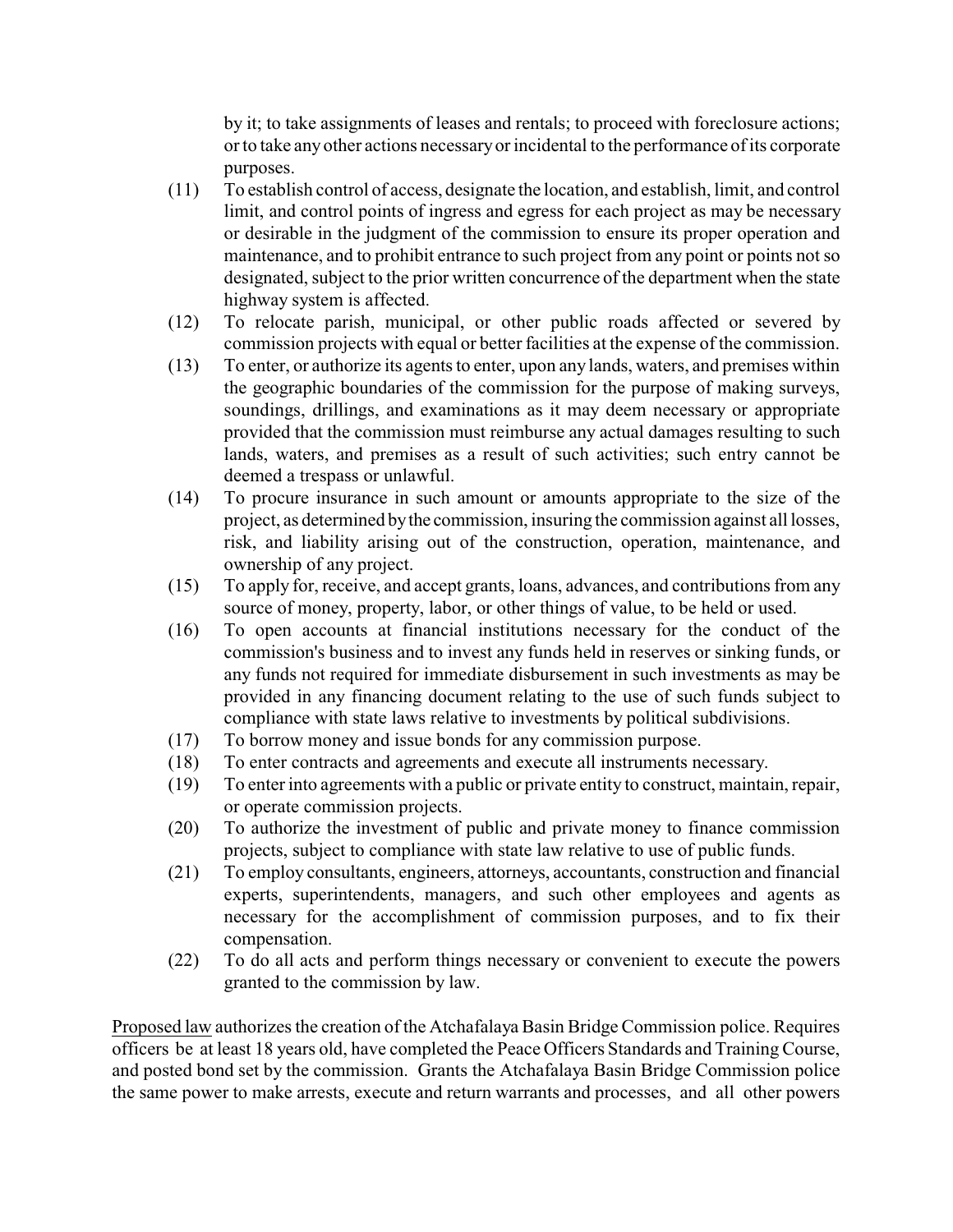as the sheriffs of the parishes of Jefferson and St. Martin, and in all places under the control of the Atchafalaya Basin Bridge and the public ways. Authorizes joint efforts of police departments in emergencies at the request of the parish or city police.

Proposed law requires the Atchafalaya Basin Bridge Commission be liable for all actions of its police in the performance of duty and prohibits the payment of state supplemental pay. Requires all arrested persons and all returned warrants and processes be given to the authorities in either Iberville or St. Martin Parish.

Proposed law authorizes the commission to acquire private or public property and property rights by donation, purchase, exchange, or eminent domain proceedings for a transportation corridor designated by the commission. Further authorizes the commission to acquire an entire lot, block, or tract of land, if the acquisition cost will be equal to or less than the cost of acquiring only the portion of the property necessary for the project. Authorizes the commission to sell, lease, or otherwise dispose of all or any portion of a project, provided that the sale, lease, or other disposition of a state-designated project shall require the DOTD approval, and surplus property may be sold by the commission to maximize the price received for such property.

Proposed law requires the commission offer to sell whatever rights it acquired back to the original owner or his successors in title first, at the fair market value or at the original price paid, whichever is less, whenever any surplus property is acquired by the commission by eminent domain.

Proposed law limits the commission's liability for property imposed by preexisting conditions. Prohibits this limitation from affecting the rights or liabilities of any past or future owners of the acquired property or from affecting the liability of any governmental entity for actions which create or exacerbate a pollution source. Authorizes the commission and the Dept. of Environmental Quality to enter into agreements for the performance, funding, and reimbursement of the investigative and remedial acts necessary for property acquired by the commission.

Proposed law vests power in the commission to make reasonable regulations, not inconsistent with regulations of the federal government and the department for the installation, construction, maintenance, repair, renewal, relocation, and removal of any public utility, railroad, or pipeline, in, on, along, over, or under a project. Requires the owner or operator of such facility to relocate or remove the facility if the commission determines it is necessaryto relocate or remove a public utility. Requires the cost and expense of such relocation or removal be paid as project costs by the commission.

Proposed law authorizes the owners or operators of public utility facilities, in case of relocation or removal, to use and operate the public utility facilities in the new location upon the same terms and conditions enjoyed prior to relocation or removal. Requires any utility, which requests and is permitted to occupy commission right-of-way, be responsible for any cost of relocation, removal, or grade separation and all expenses related to relocation or removal.

Proposed law requires construction, improvement, or maintenance contracts for any commission project be made and awarded according to the applicable provisions of present law.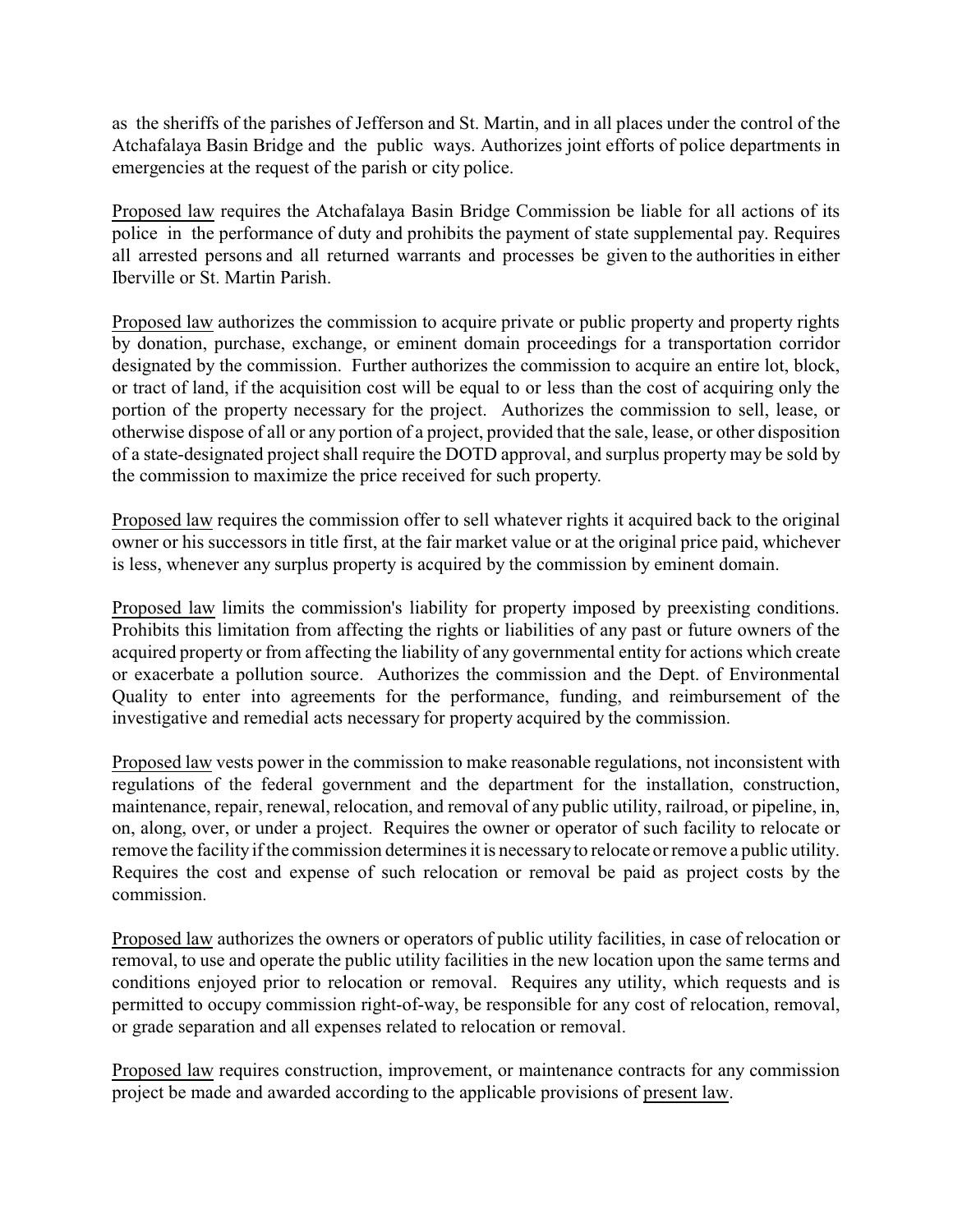Proposed law authorizes the commission to contract with state police or other law enforcement agencies to perform law enforcement and patrol functions on any commission project.

Proposed law authorizes the Atchafalaya Basin Bridge Commission to establish a police department with the powers to make arrests and execute warrants. Specifies that commission police are liable for their actions.

Proposed law grants the commission the power to issue bonds for any commission purpose and pledge revenues for the payment of the principal and interest of such bonds. Further authorizes the commission to pledge all or any part of any gift, grant, donation, or other sum of money, aid, or assistance from the U.S., the state, or any political subdivision unless otherwise restricted, all or any part of the proceeds of bonds, credit agreements, instruments, or any other money of the commission for the securing of the payment of principal and interest of the bonds. Requires any bonds be payable solely from revenues and bond proceeds, pending their disbursement, and investment income.

Proposed law requires bonds issued by the commission not be considered a pledge of the full faith and credit of the state and requires all such bonds contain a statement on their face stating that neither the full faith and credit of the state nor the full faith and credit of any public entity of the state is pledged to the payment of the principal of or the interest on such bonds.

Proposed law requires the issuance of bonds by the commission not directly, indirectly, or contingently obligate the state or any governmental unit of the state to levy any taxes or to make any appropriation for their payment, other than obligations to make payments by the state or any public entity to the commission arising out of contracts.

Proposed law requires bonds be authorized by a resolution of the commission and shall be of such series, bear such date or dates, mature at such time or times, bear interest at such rate or rates, be payable at such time or times, be in such denominations, be in such form, carry such registration and exchangeability privilege, be payable in such medium of payment and at such place or places, be subject to such terms of redemption prior to maturity, and be entitled to such priority on the revenues as such resolution or resolutions may provide.

Proposed law requires bonds be sold by the commission at public sale by competitive bid or negotiated private sale. Authorizes the bonds be issued without obtaining the consent of the state or any political subdivision, or of any agency or commission, except for the required issuance of bonds subject to the approval of the State Bond Commission.

Proposed law requires any person in interest have the right to contest the legality of the resolution and the legality of the bond issue for any cause for a period of 30 days after the date of publication of a notice of intent to issue bonds. Prohibits contesting the legality of the resolution or of the bonds or the security for any cause whatsoever after a period of 30 days after the date of publication of a notice of intent to issue bonds.

Proposed law requires the authority to issue bonds and provide for the payment and of all of the provisions of the resolution or other proceedings authorizing the issuance of the bonds be conclusively presumed if no suit, action, or proceeding is begun within the 30-day period, and